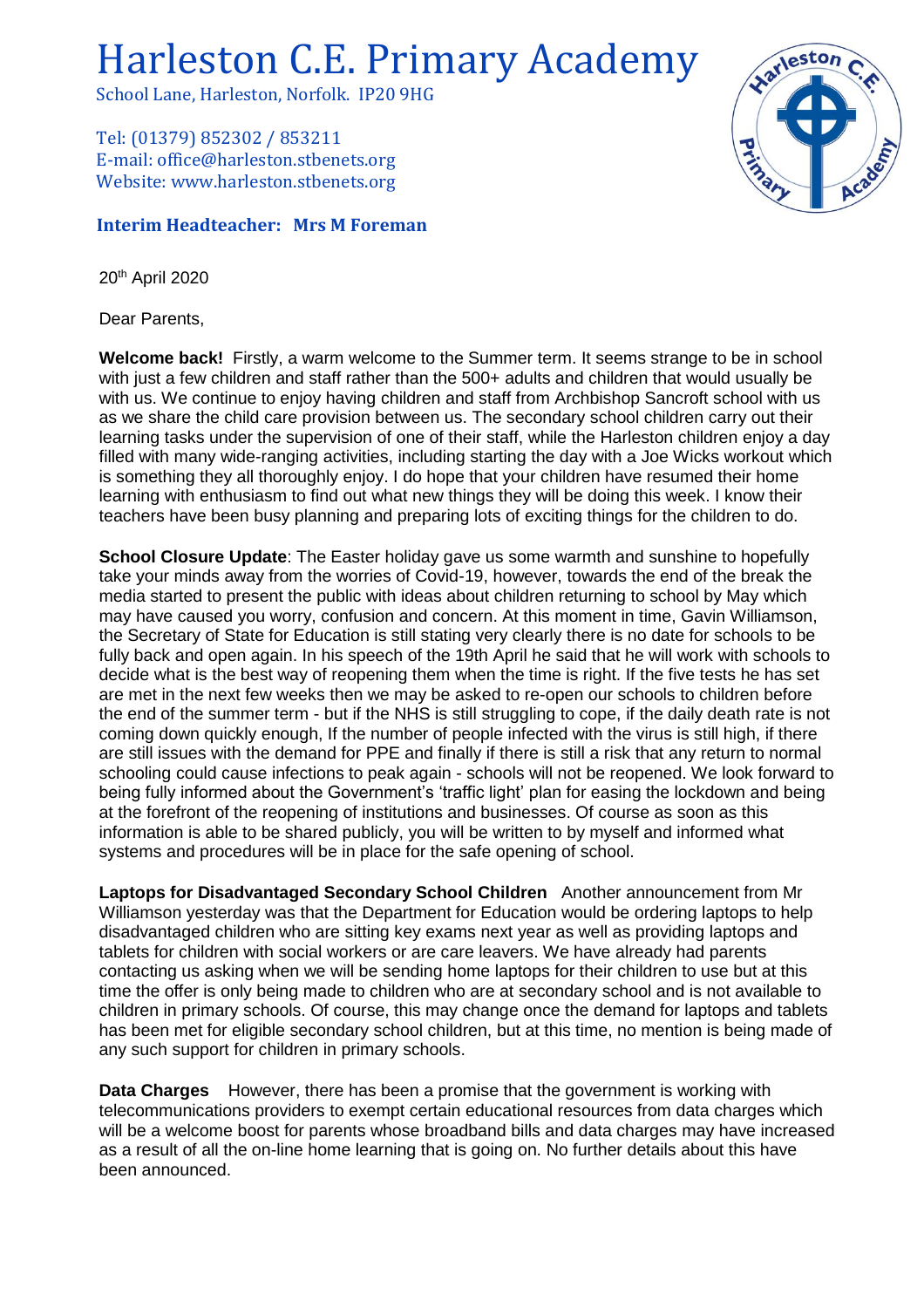**Advice for Parents** - Yesterday the government also issued updated guidance for parents to support them home-schooling their children:

( www.gov.uk/guidance/help-primary-school-children-continue-their -education-duringcoronavirus-covid-19 )

In summary, it usefully suggests not worrying about maintaining a full routine like children have at school, but to set a predictable routine for the day that includes getting up and going to bed at the same time each day; having regular meal times; having regular breaks; making time to be active and stopping use of all digital devices at least one hour before bed.

**Free School Meals** - Our hampers for children who are entitled to Free School Meals were successfully and smoothly launched today - special thanks to Michelle Johnson in the kitchen for making sure all the hampers were ready for collection. We did receive some lovely comments from grateful parents. Over the Easter holiday we made use of the Edenred voucher scheme and we are aware that there have still been some issues for parents attempting to visit the redemption website to redeem their code. Edenred have worked hard to resolve their technical issues caused by the high number of parents trying to access their website. Unfortunately the school has no control over the systems used by Edenred and hope that any issues experienced by parents are quickly solved by the company. We have only issued vouchers to cover the Easter holiday period and these will not be issued again while we have a working school kitchen in term time.

**The Oak National Academy** has also been set up and funded by the DfE and went live today and will continue at least until schools reopen. Although your child's class teacher is setting work for them to do at home via Google Classroom, you may wish to use, or the teacher may ask you to use, this as an online classroom. I have had a look at the resources available - they are set out for every year group from Reception to Year 10 - and a week's worth of learning, quizzes and video lessons have been posted. Three hours of learning is prepared each day for primary aged pupils with Maths, English and some topic work included. If you feel that you want to access any of these resources in addition to what is being set by school, please feel free to do so. You can find out more at [www.thenational.academy](http://www.thenational.academy/)

**BBC BiteSize** has also had a revamp and is offering daily lessons which may help parents who are struggling with access to computers and tablets for their children. This star-studded service has offerings from David Attenborough, Oti Mabuse, Sergio Aguero and Danny Dyer - a fantastic line-up! From Monday to Friday you can watch Bitesize daily on BBC Red Button and again on BBC iPlayer. There will be three 20 minute lessons each day with age range choices of 5-7; 7-9 and 9-11. The resources look really good so do feel that you can dip in and out of anything that you see on the daily schedule. For those of you with children with SEND, BBC Bitesize also has a very useful area with SEND resources, activities and support - well worth looking into.

**Assessment in school** - the government has confirmed that testing of children in phonics, KS1 SATs, Multiplication tests and KS2 SATs will not take place this year. Data for EYFS will not be required to be reported to the government either. We are awaiting guidance as to how our teacher assessed levels for children will be reported.

**Ramadan** begins on Thursday - our thoughts are with our Muslim families and the different way they will experience this period of great importance as they fast and pray during this time.